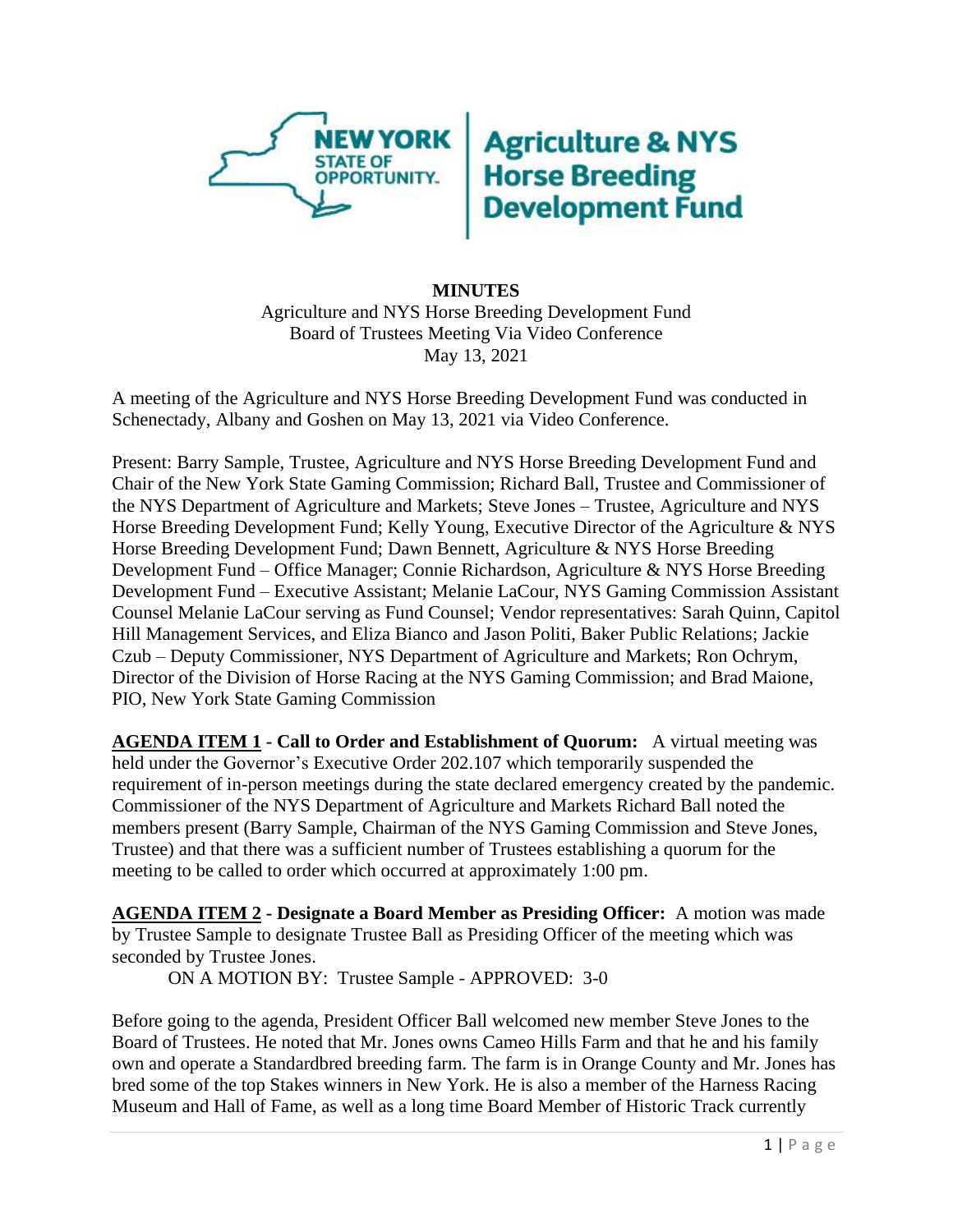serving as President. Trustee Jones noted he was delighted to be on the Fund Board and looked forward to working with the Trustees.

Trustee Sample noted that with Mr. Jones on the Board, he wanted to thank former Trustee Peter Arrigenna for his service and dedication to Standardbred racing and his substantial contributions to the industry, including expanded drug testing, while serving as a Trustee. Ms. Young also offered words of thanks to Mr. Arrigenna. Trustee Ball concluded that he appreciated the vast knowledge that Mr. Arrigenna offered while serving on the Fund Board.

Presiding Officer Ball also noted that Melanie LaCour, of the New York State Gaming Commission, was also present serving as Counsel to the Fund.

Presiding Officer Ball asked Executive Director Young if there were any public comments received. Ms. Young indicated that there were two comments. She noted that one comment was received from George Miller, a NYS Breeder, noting that the "state of affairs" of New York State horses has "never been worse" adding that neighboring states are "eating our lunch." His second comment addressed the "breeders' awards" and why they were not paid in the year in which they were earned. The Members discussed the comments noting that the pandemic has had a significant affect on the operations of the Fund.

**AGENDA ITEM 3 – Minutes of December 30, 2019:** The Fund considered previously circulated draft minutes of the Meeting conducted on December 30, 2019. ON A MOTION BY: Trustee Sample - APPROVED: 3-0

**AGENDA ITEM 4 – Executive Session:** A motion was made pursuant to the Public Officer Law Section 105.1 to enter Executive Session. ON A MOTION BY: Trustee Jones - APPROVED: 3-0

The Members conducted and concluded the Executive Session noting personnel and adjudication matters were discussed. The Meeting was reconvened.

**AGENDA ITEM 5 - Ratification of Decisions Made Outside of Meeting Per By-Laws:** For Fund consideration are the following items which were previously discussed and approved, pursuant to Executive Order allowing for such decisions during the pandemic, that are required to be ratified by the Fund Board at the next public meeting. The Fund Board considered all seven items collectively in one motion:

- a. Revised Budget for 2020
- b. Stallion Eligibility Requirements for 2021 Breeding Season
- c. NYSS and Excelsior Racing Schedule for 2021
- d. Excelsior Conditions for 2021
- e. County Fair Conditions for 2021
- f. Sire Stakes Conditions for Foals of 2020
- g. Extension of Marketing Services Contract

ON A MOTION BY: Trustee Jones - APPROVED: 3-0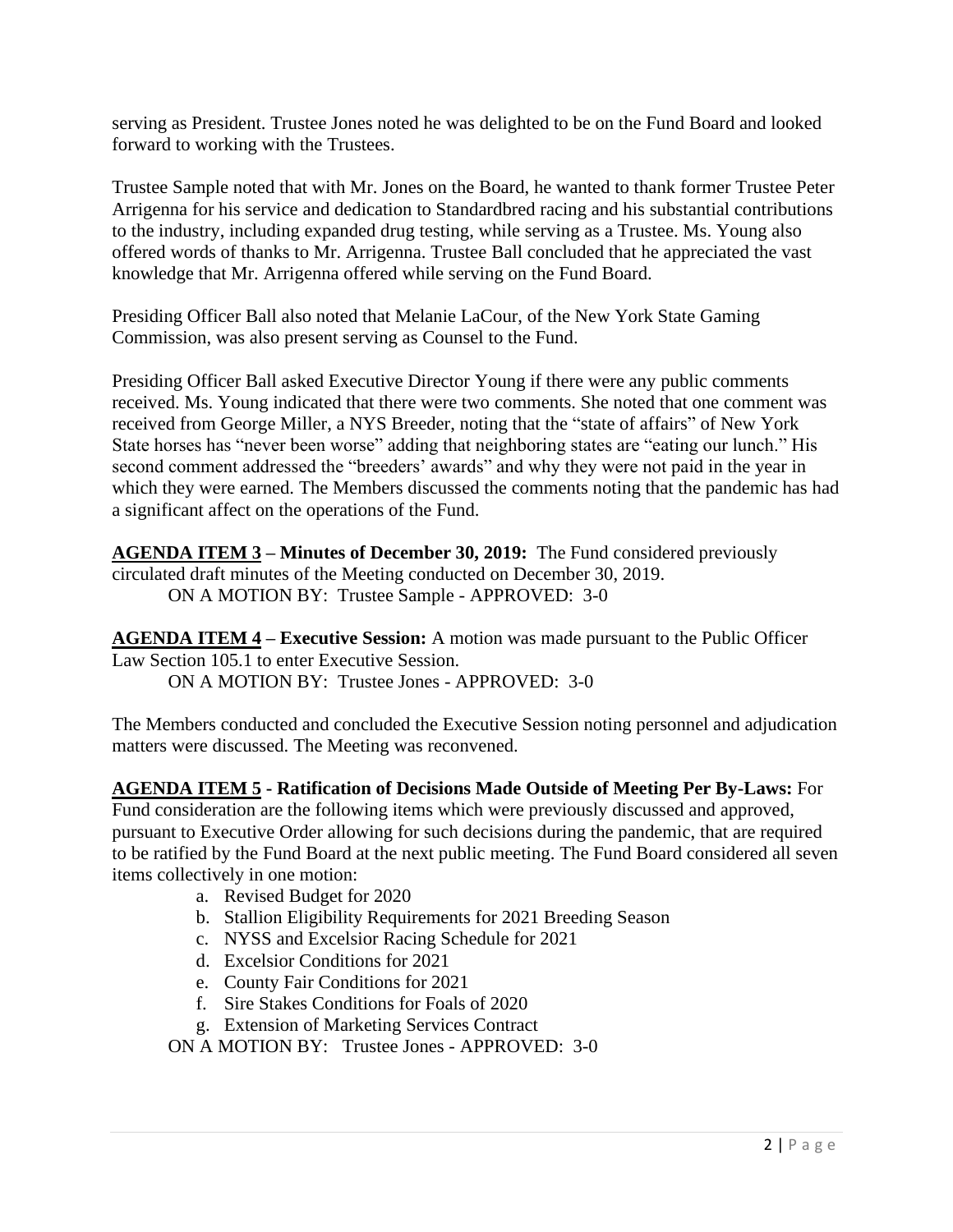**AGENDA ITEM 6 – Consideration of 2021 County Fair Requests and Racing Schedule:** For Fund discussion were three items to allow County Fairs to conduct fair racing either not on their fair grounds or before the actual fairs begin as noted below. The Fund currently has authority under the County Fair conditions to allow counties that do not have a racetrack at their fair grounds to race county fair races at a horse track that is in the county. Such county fair organizations must request such off-site racing by petitioning the Sire Stakes program before April 1, 2021 stating the unavailability of a track at their fairgrounds and providing a plan for the Sire States program will be addressed at such off-site location.

- a. Genesee County to race at Batavia Downs
- b. Madison County to race at Morrisville College

For additional discussion and consideration by the Trustees are guidelines for those counties that wish not to conduct fair racing concurrently with their actual fair dates. Three counties had noted such consideration:

c. Franklin, Clinton & Owego Counties to race before fair starts

The item was offered for discussion and a motion was made to adopt the guidelines that would allow the Executive Director, upon request of a county fair association, to review and decide on the request to not hold racing concurrently with the fair based on its merits, especially the ability of the fair to continue to provide a public attraction that highlights harness racing.

ON A MOTION BY: Trustee Jones - APPROVED: 3-0

**AGENDA ITEM 7 - Consideration of 2021 Sire Stakes Purses:** The 2021 Sire Stakes Purse schedules were presented to the Members.

ON A MOTION BY: Trustee Sample - APPROVED: 3-0

**AGENDA ITEM 8 - Consideration of 2020 Breeders Awards:** For Fund consideration were the 2020 Breeders Awards. Trustee Jones recused himself from both the discussion and vote. The 2020 Breeders Awards were set at \$500,000 as a place holder given the impact of the pandemic on the finances of the Fund. Ms. Young, upon a question by Trustee Sample, noted that the awards for 2020 should go out "as soon as possible."

ON A MOTION BY: Trustee Sample - APPROVED: 2-0 (Jones – Abstained)

**AGENDA ITEM 9 - Consideration of 2021 Breeders Awards:** For Fund consideration were the 2021 Breeders Awards. Trustee Jones recused himself from both the discussion and vote. The 2021 Breeders Awards were set at \$750,000 as a place holder given the impact of the pandemic on the finances of the Fund. Ms. Young, upon a question by Trustee Sample, noted that the awards for 2021 would go out in late October – early November 2021.

ON A MOTION BY: Trustee Sample - APPROVED: 2-0 (Jones – Abstained)

**AGENDA ITEM 10 - Consideration of Grant Applications in 2021:** For consideration was the discussion of grant applications for 2021. Discussion concerns establishing a budget for program and establishing a deadline. Grant approval would be based on Fund policies which require review of applications be based on strength of the application, availability of Fund